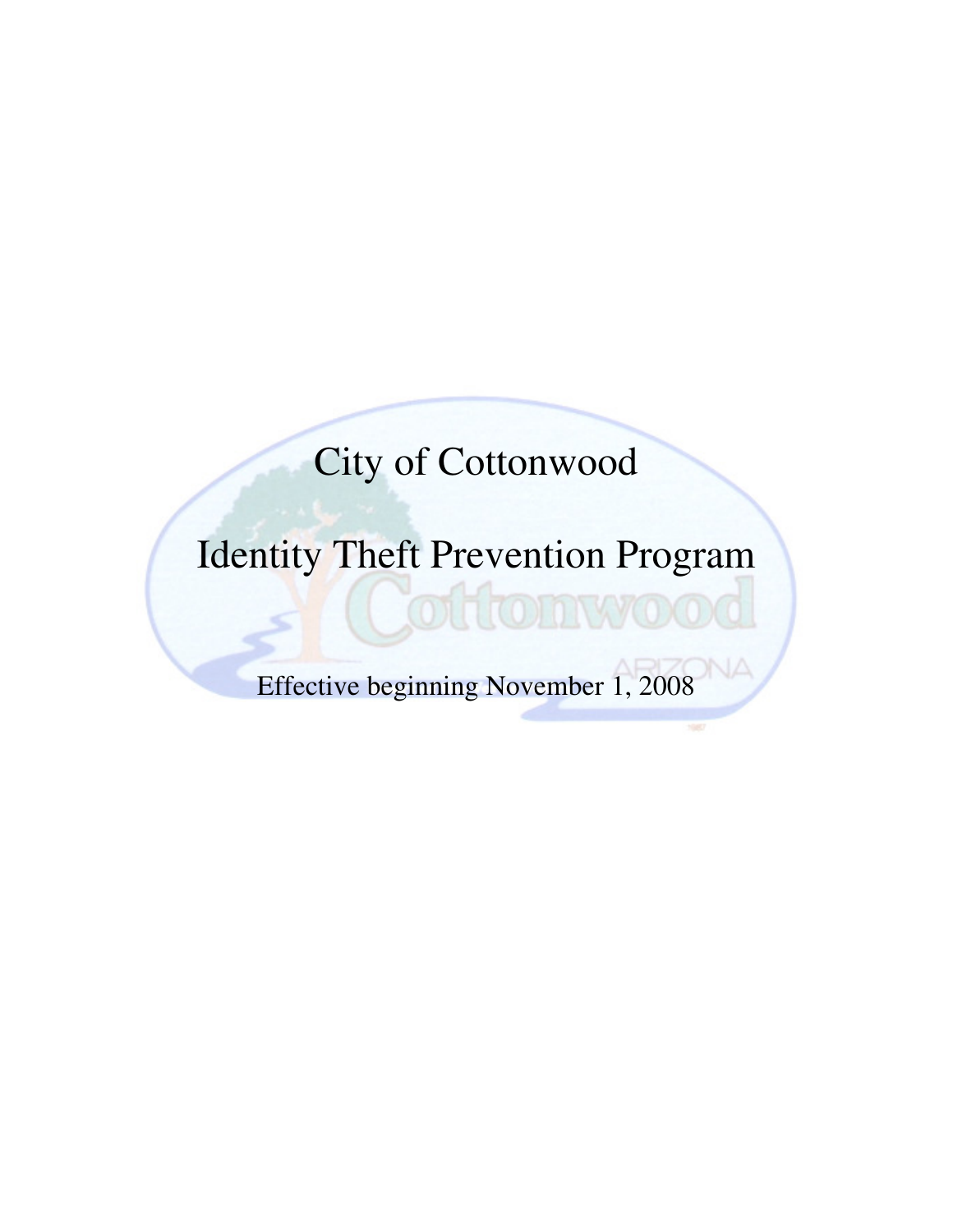# **I. PROGRAM ADOPTION**

The Cottonwood Municipal Water and Wastewater Utility ("Utility") developed this Identity Theft Prevention Program ("Program") pursuant to the Federal Trade Commission's Red Flags Rule ("Rule"), which implements Section 114 of the Fair and Accurate Credit Transactions Act of 2003. 16 C. F. R. § 681.2. This Program was developed with oversight and approval of the City Council. After consideration of the size and complexity of the Utility's operations and accounting systems, and the nature and scope of the Utility's activities, the City Council determined that this Program was appropriate for the Cottonwood Municipal Water and Wastewater Utility, and therefore approved this Program on October 21, 2008.

# **II. PROGRAM PURPOSE AND DEFINITIONS**

# **A. Fulfilling requirements of the Red Flags Rule**

Under the Red Flag Rule, every financial institution and creditor is required to establish an "Identity Theft Prevention Program" tailored to its size, complexity and the nature of its operation. Each program must contain reasonable policies and procedures to:

- 1. Identify relevant Red Flags for new and existing covered accounts and incorporate those Red Flags into the Program;
- 2. Detect Red Flags that have been incorporated into the Program;
- 3. Respond appropriately to any Red Flags that are detected to prevent and mitigate Identity Theft; and
- 4. Ensure the Program is updated periodically, to reflect changes in risks to customers or to the safety and soundness of the creditor from Identity Theft.

# **B. Red Flags Rule definitions used in this Program**

The Red Flags Rule defines *"Identity Theft" as "fraud committed using the identifying information of another person"* and a *"Red Flag" as a pattern, practice, or specific activity that indicates the possible existence of Identity Theft*.

According to the Rule, a municipal utility is a creditor subject to the Rule requirements. The Rule defines *creditors "to include finance companies, automobile dealers, mortgage brokers, utility companies, and telecommunications companies. Where non-profit and government entities defer payment for goods or services, they, too, are to be considered creditors."* 

All the Utility's accounts that are individual utility service accounts held by customers of the utility whether residential, commercial or industrial are covered by the Rule. Under the Rule, a *"covered account"* is:

1. *Any account the Utility offers or maintains primarily for personal, family or household purposes, that involves multiple payments or transactions; and*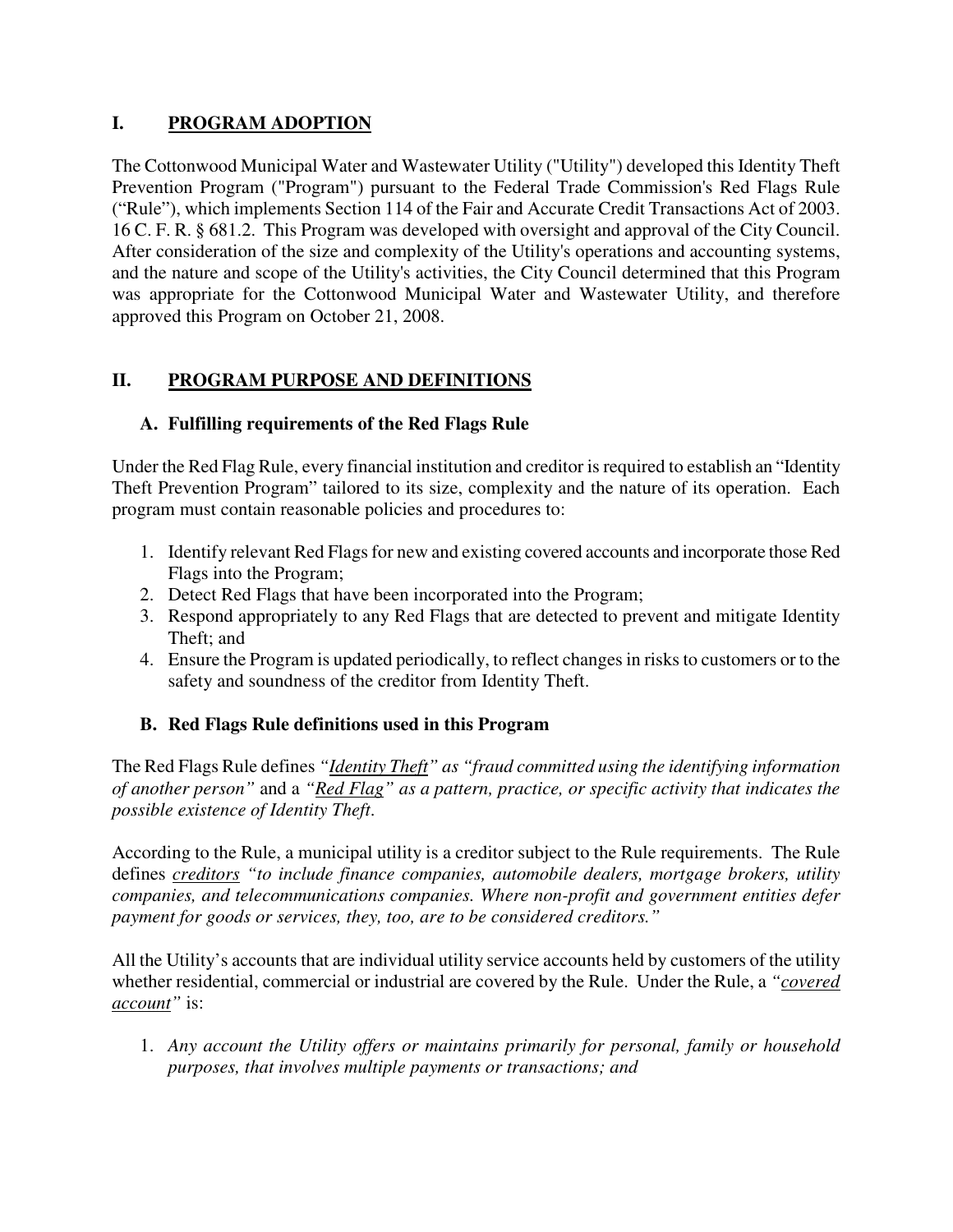2. *Any other account the Utility offers or maintains for which there is a reasonably foreseeable risk to customers or to the safety and soundness of the Utility from Identity Theft*.

*"Identifying information" is defined under the Rule as "any name or number that may be used, alone or in conjunction with any other information, to identify a specific person,"* including: name, address, telephone number, social security number, date of birth, government issued driver's license or identification number, alien registration number, government passport number, employer or taxpayer identification number, unique electronic identification number, computer's Internet Protocol address, or routing code.

# **III. IDENTIFICATION OF RED FLAGS.**

In order to identify relevant Red Flags, the Utility considers the types of accounts that it offers and maintains, the methods it provides to open its accounts, the methods it provides to access its accounts, and its previous experiences with Identity Theft. The Utility identifies the following red flags, in each of the listed categories:

## **A. Notifications and Warnings From Credit Reporting Agencies**

# **Red Flags**

- 1. Report of fraud accompanying a credit report;
- 2. Notice or report from a credit agency of a credit freeze on a customer or applicant;
- 3. Notice or report from a credit agency of an active duty alert for an applicant; and
- 4. Indication from a credit report of activity that is inconsistent with a customer's usual pattern or activity.

# **B. Suspicious Documents**

# **Red Flags**

- 1. Identification document or card that appears to be forged, altered or inauthentic;
- 2. Identification document or card on which a person's photograph or physical description is not consistent with the person presenting the document;
- 3. Other document with information that is not consistent with existing customer information (such as if a person's signature on a check appears forged); and
- 4. Application for service that appears to have been altered or forged.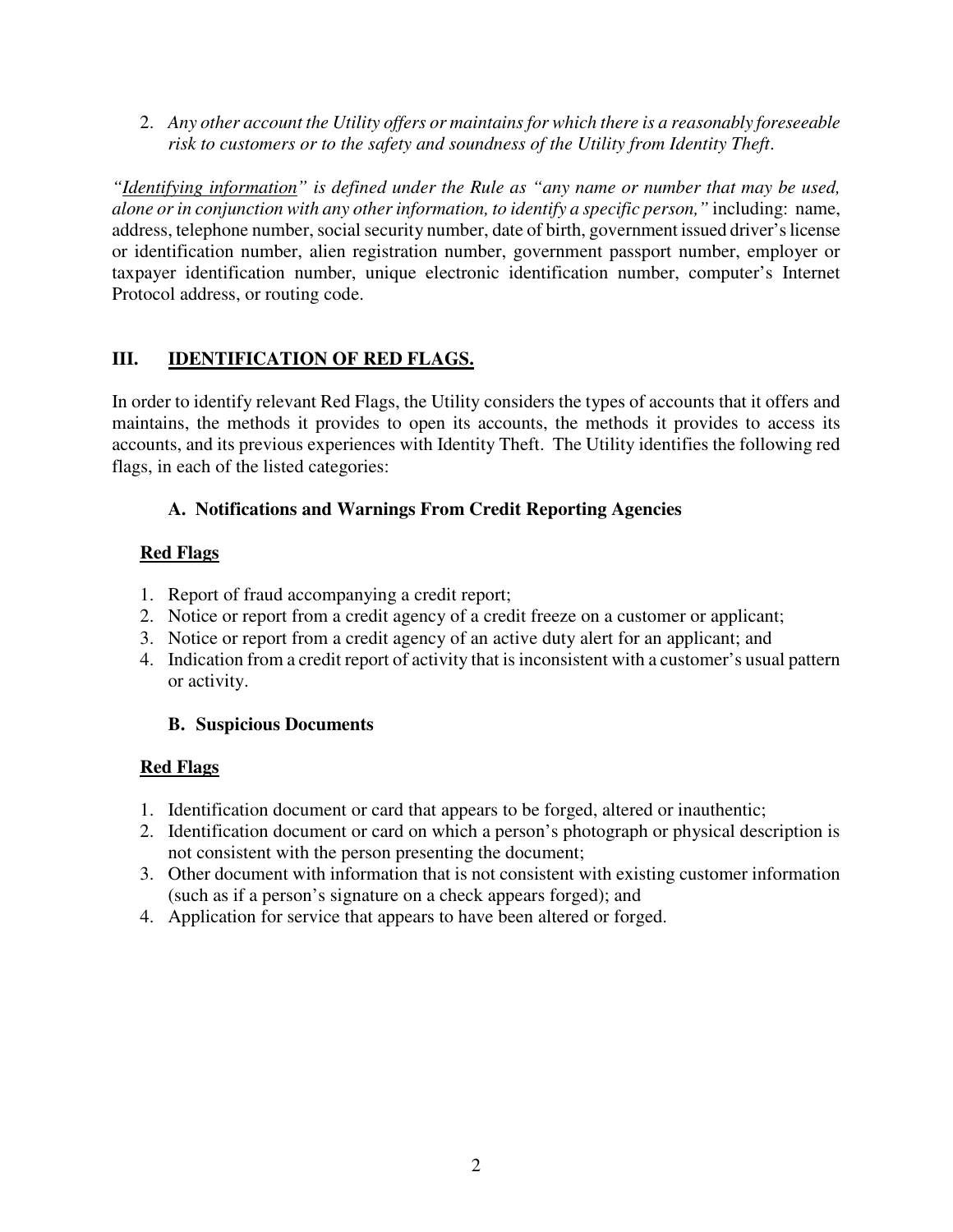# **C. Suspicious Personal Identifying Information**

### **Red Flags**

- 1. Identifying information presented that is inconsistent with other information the customer provides (example: inconsistent birth dates);
- 2. Identifying information presented that is inconsistent with other sources of information (for instance, an address not matching an address on a credit report);
- 3. Identifying information presented that is the same as information shown on other applications that were found to be fraudulent;
- 4. Identifying information presented that is consistent with fraudulent activity (such as an invalid phone number or fictitious billing address);
- 5. Social security number presented that is the same as one given by another customer;
- 6. An address or phone number presented that is the same as that of another person;
- 7. A person fails to provide complete personal identifying information on an application when reminded to do so (however, by law social security numbers must not be required); and
- 8. A person's identifying information is not consistent with the information that is on file for the customer.

# **D. Suspicious Account Activity or Unusual Use of Account**

## **Red Flags**

- 1. Change of address for an account followed by a request to change the account holder's name;
- 2. Payments stop on an otherwise consistently up-to-date account;
- 3. Account used in a way that is not consistent with prior use (example: very high activity);
- 4. Mail sent to the account holder is repeatedly returned as undeliverable;
- 5. Notice to the Utility that a customer is not receiving mail sent by the Utility;
- 6. Notice to the Utility that an account has unauthorized activity;
- 7. Breach in the Utility's computer system security; and
- 8. Unauthorized access to or use of customer account information.

# **E. Alerts from Others**

# **Red Flag**

1. Notice to the Utility from a customer, identity theft victim, law enforcement or other person that it has opened or is maintaining a fraudulent account for a person engaged in Identity Theft.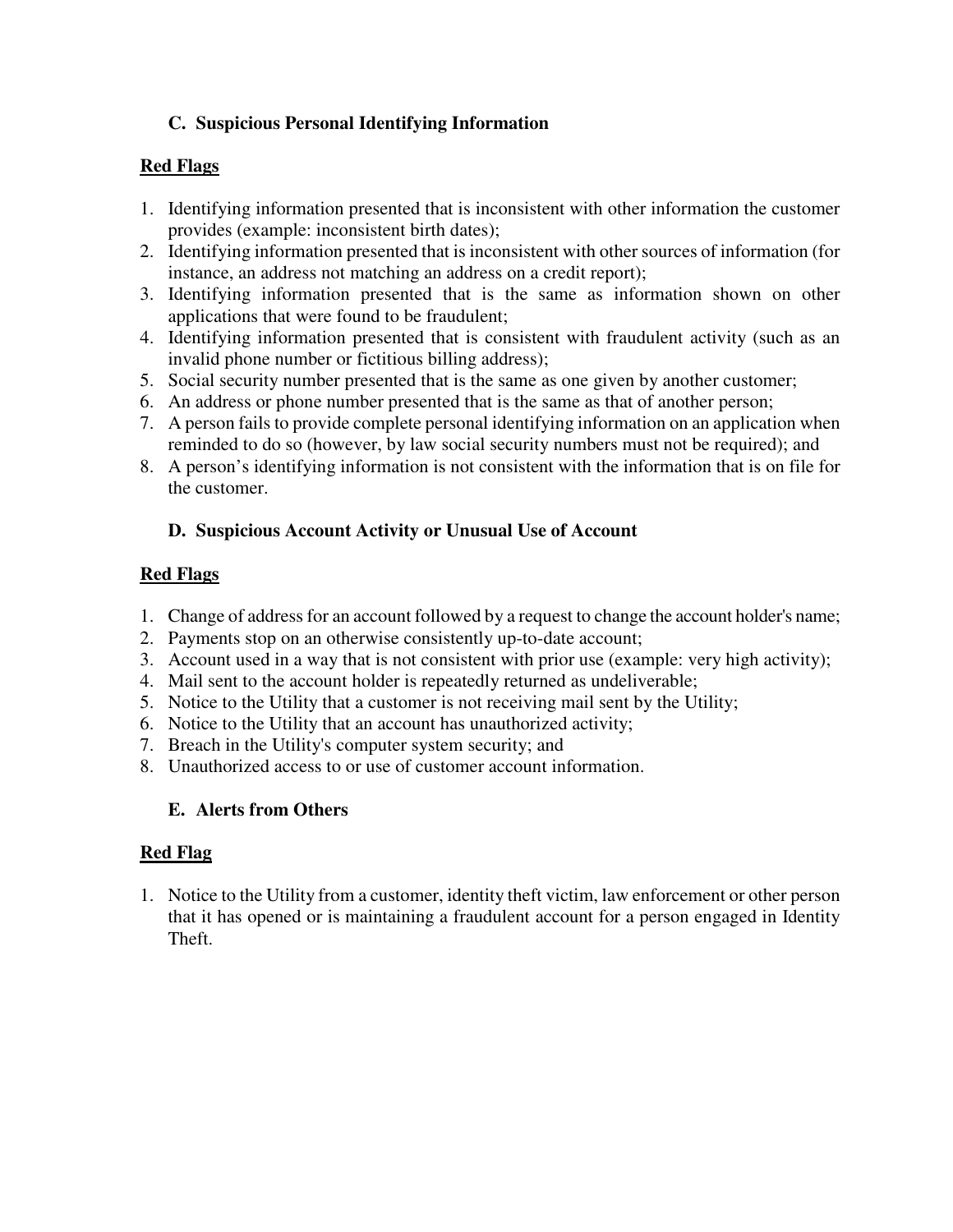## **IV. DETECTING RED FLAGS.**

#### **A. New Accounts**

In order to detect any of the Red Flags identified above associated with the opening of a **new account**, Utility personnel will take the following steps to obtain and verify the identity of the person opening the account:

### **Detect**

- 1. Require certain identifying information such as name, date of birth, residential or business address, principal place of business for an entity, driver's license or other identification;
- 2. Verify the customer's identity (for instance, review a driver's license or other identification card);
- 3. Review documentation showing the existence of a business entity; and
- 4. Independently contact the customer.

## **B. Existing Accounts**

In order to detect any of the Red Flags identified above for an **existing account**, Utility personnel will take the following steps to monitor transactions with an account:

## **Detect**

- 1. Verify the identification of customers if they request information (in person, via telephone, via facsimile, via email);
- 2. Verify the validity of requests to change billing addresses; and
- 3. Verify changes in banking information given for billing and payment purposes.

# **V. PREVENTING AND MITIGATING IDENTITY THEFT**

In the event Utility personnel detect any identified Red Flags, such personnel shall take one or more of the following steps, depending on the degree of risk posed by the Red Flag:

#### **Prevent and Mitigate**

- 1. Continue to monitor an account for evidence of Identity Theft;
- 2. Contact the customer;
- 3. Change any passwords or other security devices that permit access to accounts;
- 4. Not open a new account;
- 5. Close an existing account;
- 6. Reopen an account with a new number;
- 7. Notify the Program Administrator for determination of the appropriate step(s) to take;
- 8. Notify law enforcement; or
- 9. Determine that no response is warranted under the particular circumstances.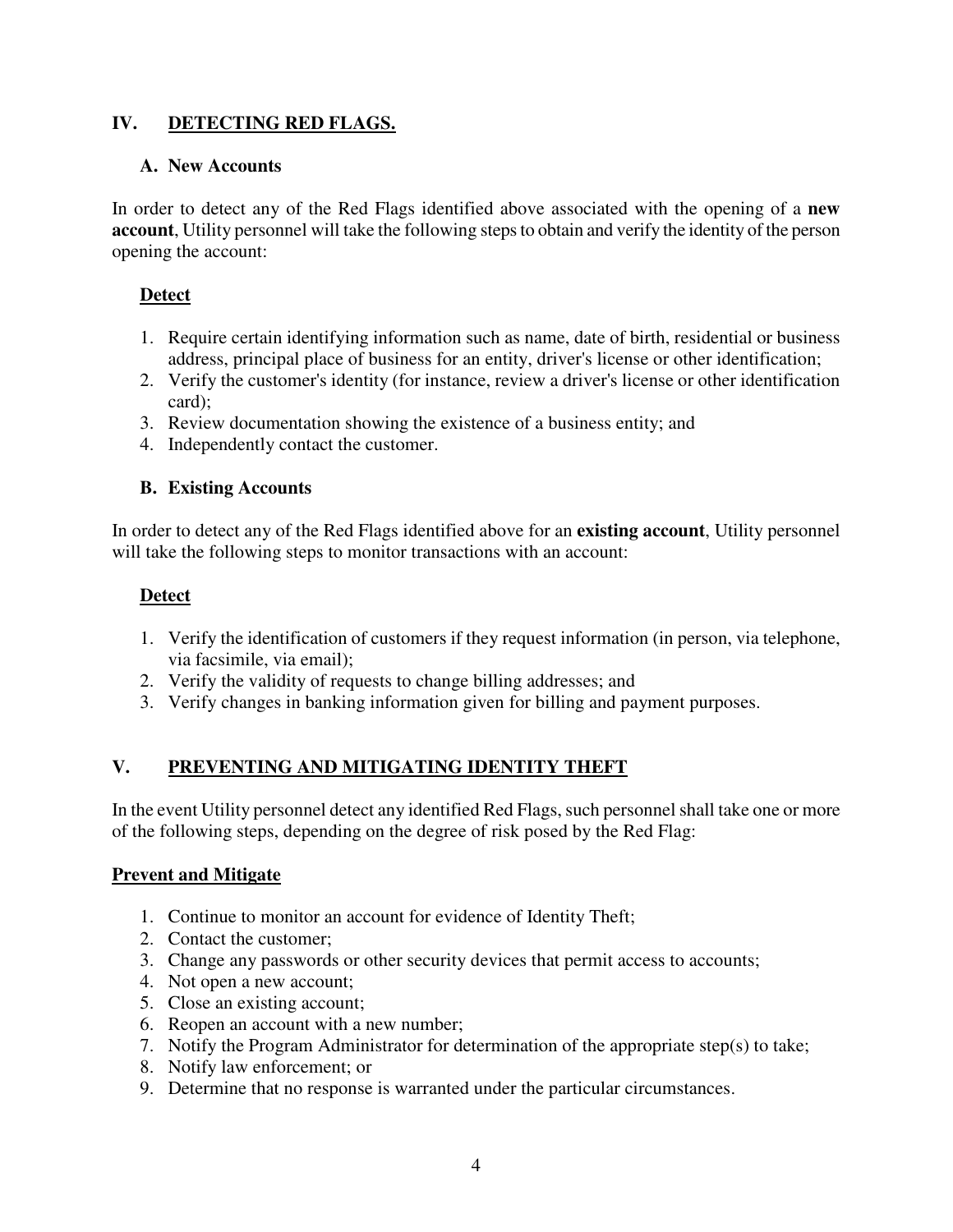#### **Protect customer identifying information**

In order to further prevent the likelihood of identity theft occurring with respect to Utility accounts, the Utility will take the following steps with respect to its internal operating procedures to protect customer identifying information:

- 1. Ensure that its website is secure or provide clear notice that the website is not secure;
- 2. Ensure complete and secure destruction of paper documents and computer files containing customer information;
- 3. Ensure that office computers are password protected and that computer screens lock after a set period of time;
- 4. Keep offices clear of papers containing customer information;
- 5. Request only the last 4 digits of social security numbers (if any);
- 6. Ensure computer virus protection is up to date; and
- 7. Require and keep only the kinds of customer information that are necessary for utility purposes.

# **VI. PROGRAM UPDATES**

This Program will be periodically reviewed and updated to reflect changes in risks to customers and the soundness of the Utility from Identity Theft. At least once a year, the Program Administrator will consider the Utility's experiences with Identity Theft situation, changes in Identity Theft methods, changes in Identity Theft detection and prevention methods, changes in types of accounts the Utility maintains and changes in the Utility's business arrangements with other entities. After considering these factors, the Program Administrator will determine whether changes to the Program, including the listing of Red Flags, are warranted. If warranted, the Program Administrator will update the Program or present the City Council with his or her recommended changes and the City Council will make a determination of whether to accept, modify or reject those changes to the Program.

# **VII. PROGRAM ADMINISTRATION**.

#### **A. Oversight**

Responsibility for developing, implementing and updating this Program lies with an Identity Theft Committee for the Utility. The Committee is headed by a Program Administrator who may be the Finance Director or his or her appointee. Two or more other individuals appointed by the head of the Utility or the Program Administrator comprise the remainder of the committee membership. The Program Administrator will be responsible for the Program administration, for ensuring appropriate training of Utility staff on the Program, for reviewing any staff reports regarding the detection of Red Flags and the steps for preventing and mitigating Identity Theft, determining which steps of prevention and mitigation should be taken in particular circumstances and considering periodic changes to the Program.